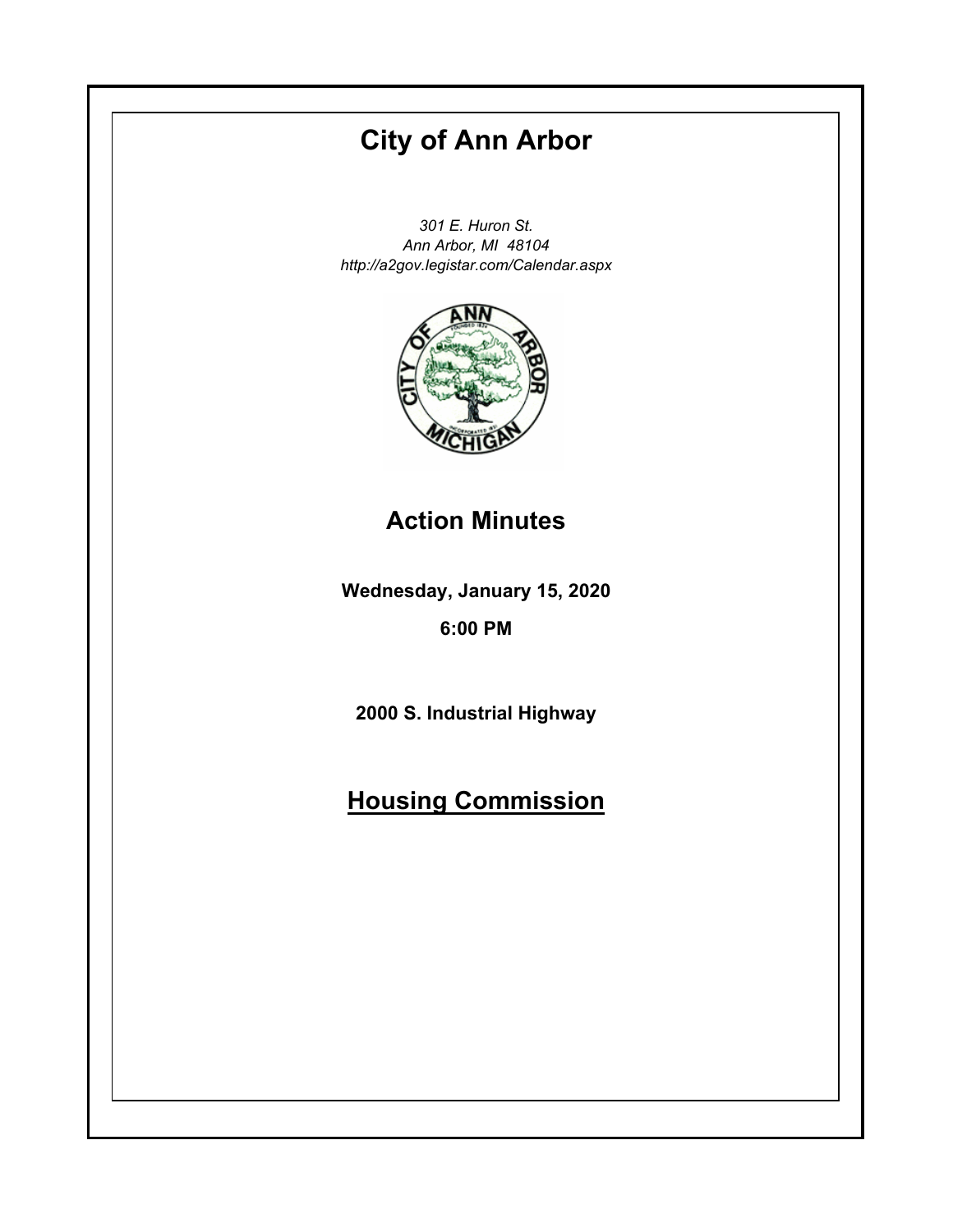#### **I CALL TO ORDER**

- 5 Julie Grand, Thierry Batalonga, Steven Daniels, Samuel Bagenstos, and Patricia Jenkins **Present:**
- **Absent:** 1 Lee Meadows

#### **II ROLL CALL**

#### **III APPROVAL OF AGENDA**

**This agenda was Approved as presented**

#### **IV PUBLIC COMENTARY**

**Public Comments: David Diephuis encouraged the board to move forward with the recommendations that Ms. Hall provided to City Council. If we work aggressively to alleviate the affordable housing problem in the community we can overcome these challenges.**

**In attendance: Nikhil Gunaratnam, David Diephuis, Yalul Batalonga**

#### **V APPROVAL OF MINUTES**

[20-0104](http://a2gov.legistar.com/gateway.aspx/matter.aspx?key=24140) Ann Arbor Housing Commission Board Meeting Minutes of November 20, 2019

*Attachments:* AAHC Board minutes 11.20.2019.pdf

**A motion was made by Bagenstos, seconded by Daniels, that the Minutes be Approved. On a voice vote, Acting Chair Jenkins declared the motion carried.**

#### **VI NEW BUSINESS**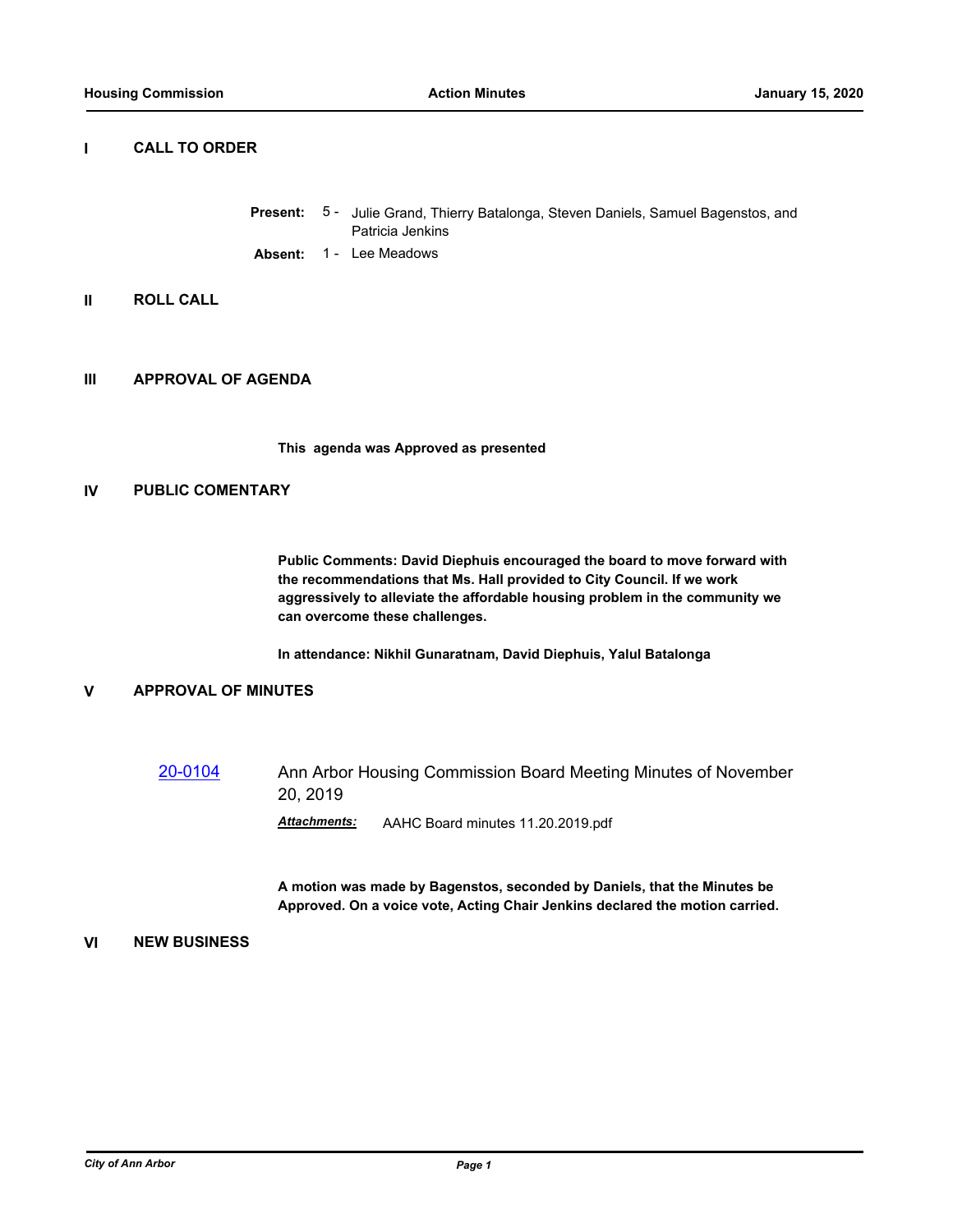| 20-0106 | Ann Arbor Housing Commission FY21 (July 2020 to June 2021) Annual<br>Plan and 5 Year Plan (July 2020 to June 2025) Public Hearing                                                  |  |  |
|---------|------------------------------------------------------------------------------------------------------------------------------------------------------------------------------------|--|--|
|         | <b>Attachments:</b><br>Draft 5 yr FY21 to FY25 and FY21 Annual Plan 1.10.2020.pdf                                                                                                  |  |  |
| 20-0107 | The Public Hearing was opened and there were no public comments                                                                                                                    |  |  |
|         | Resolution to Amend the Administrative Plan Regarding Chapter 19<br><b>Family Self-Sufficiency</b>                                                                                 |  |  |
|         | <b>Attachments:</b><br>FSS Track Changes.pdf                                                                                                                                       |  |  |
|         | A motion was made by Bagenstos, seconded by Batalonga, that the Resolution<br>be Approved by the Commission. On a voice vote, Acting Chair Jenkins<br>declared the motion carried. |  |  |
| 20-0108 | Resolution to Adopt the Washtenaw Housing Alliance's Affordable<br><b>Housing Pledge</b>                                                                                           |  |  |
|         | Attachments:<br>WHA Affordable Housing Pledge.pdf                                                                                                                                  |  |  |
|         | A motion was made by Daniels, seconded by Batalonga, that the Resolution be<br>Approved by the Commission. On a voice vote, Acting Chair Jenkins declared                          |  |  |

**VII REPORT(S) FROM COMMITTEES**

#### **VIII COMMUNICATIONS**

### **CLOSED SESSION - property acquisition**

**the motion carried.**

**A motion was made by Jenkins, seconded by Bagenstos, that the Commission enter into Closed Session. On a voice vote, the Acting Chair Jenkins declared the motion carried.**